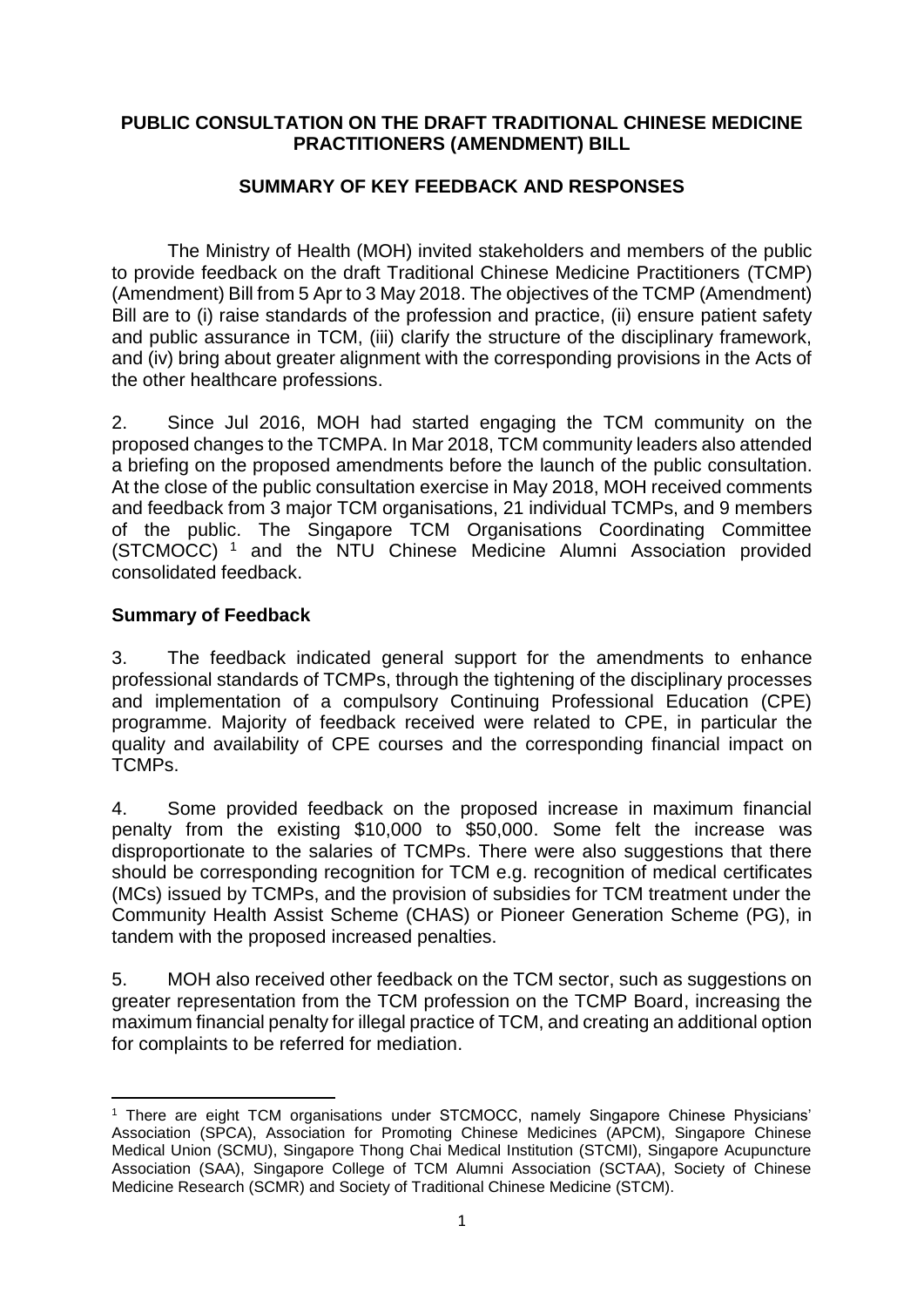## **Next Steps**

6. MOH has carefully considered all the feedback. Kindly refer to the Annex for MOH's detailed responses to the key feedback received. MOH will address and include suitable suggestions in the draft Bill.

7. MOH would like to thank all stakeholders and members of the public for participating in this public consultation exercise. If there are further clarifications needed, please feel free to write to moh\_qsm@moh.gov.sg.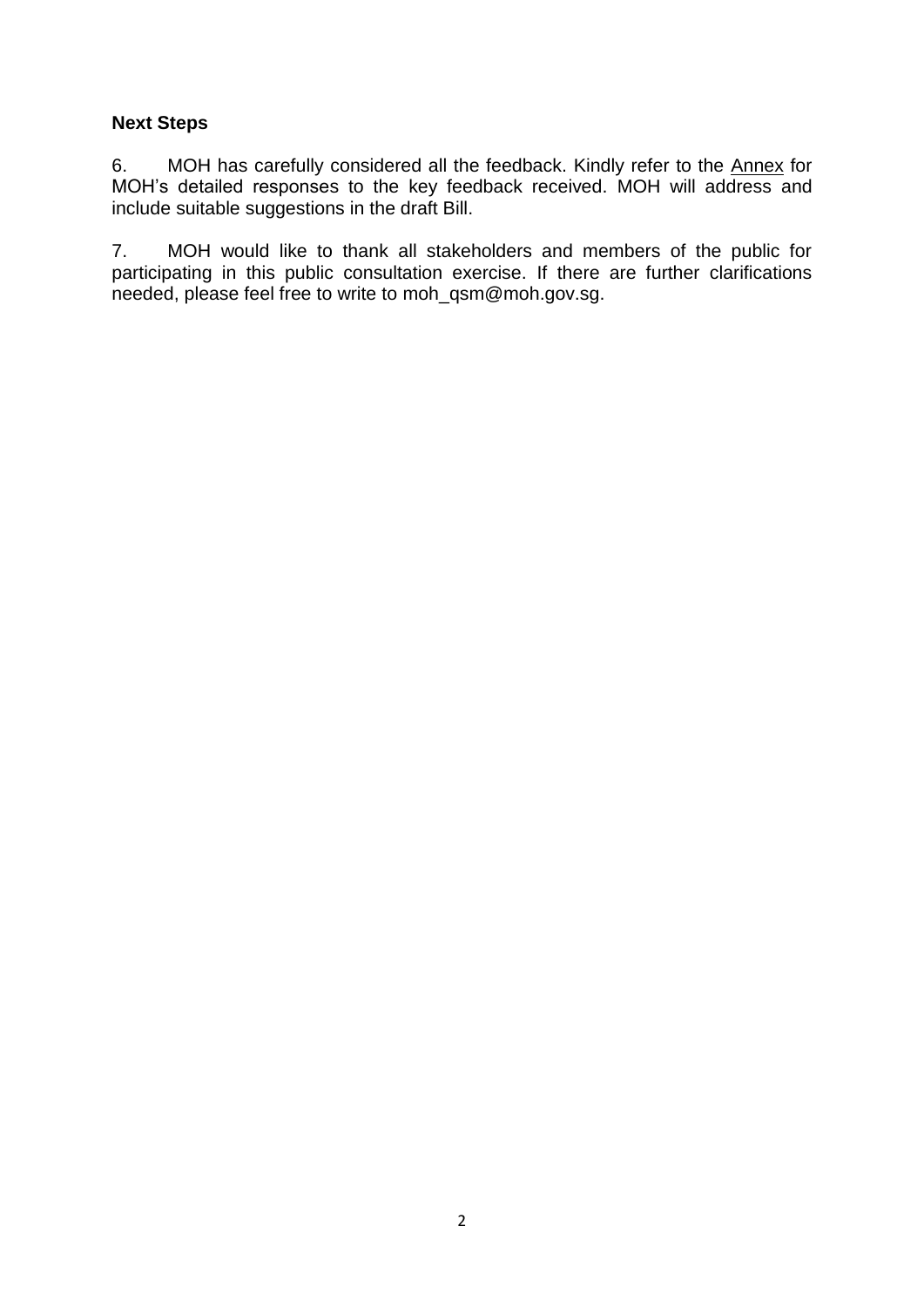#### **DETAILED RESPONSES TO THE KEY FEEDBACK ON THE TCMP (AMENDMENT) BILL**

## (i) Concerns on the challenges to fulfilling CPE requirements

1. MOH has proposed the implementation of compulsory CPE for TCMPs, to raise the standards of the TCM profession. To be consistent with the requirements during the voluntary phase, and to be broadly aligned with the other healthcare professions in Singapore and with overseas jurisdictions, all registered TCMPs are to attain 50 CPE points within a two-year period, tied to the renewal of practicing certificates.

2. While the majority was supportive of this initiative, there were concerns on the availability and cost of the CPE courses. Some called for the government to consider measures to mitigate course fees, or even fully subsidize the CPE courses, delay CPE implementation or give concessions to certain groups of TCMPs, e.g. TCMPs above a certain age group to be exempted or be allowed to fulfil fewer CPE points. There were also suggestions to fine-tune the CPE points assessment framework to include online TCM educational and learning mobile apps, one-on-one mentoring and/or coaching sessions, etc. for CPE accreditation

3. MOH and the TCMP Board will take these suggestions into consideration when developing the CPE points assessment framework. The proposed compulsory CPE is aligned with the intent to raise standards of for all TCMPs who wish to engage in TCM practice, regardless of age or years of experience. Setting the CPE requirement of 50 points over a two-year period would give greater flexibility for individuals to plan their learning.

4. We agree that a higher cap could be allowed for self-directed learning, and that speakers or instructors of CPE events could be awarded more points to recognize their deeper involvement. Online learning and mentoring programmes will cater to the different learning needs of TCMPs and not restrict learning to classrooms settings.

5. On the issue of affordability, there are various funding support available e.g. Skillsfuture, e2i and the \$5 million TCM Development Grant (TCMDG), to help defray the cost of organising and participating in CPE courses. The \$200 support provided to individual TCMPs through the TCMDG annually could be reviewed following the implementation of compulsory CPE. Funding support is also available through the TCMDG for accredited CPE course providers to defray cost of organising more and better quality courses.

## (ii) Increase maximum financial penalty for errant TCMPs from \$10,000 to \$50,000

6. Some stakeholders expressed concerns on the proposed increase in the maximum financial penalty given that the majority of the TCMPs were practicing parttime at TCM Voluntary Welfare Organisation (VWO) clinics. Some had the misconception that the increase in the maximum financial penalty for errant TCMPs was to align with the Medical Registration Act (MRA) and the increase in penalty would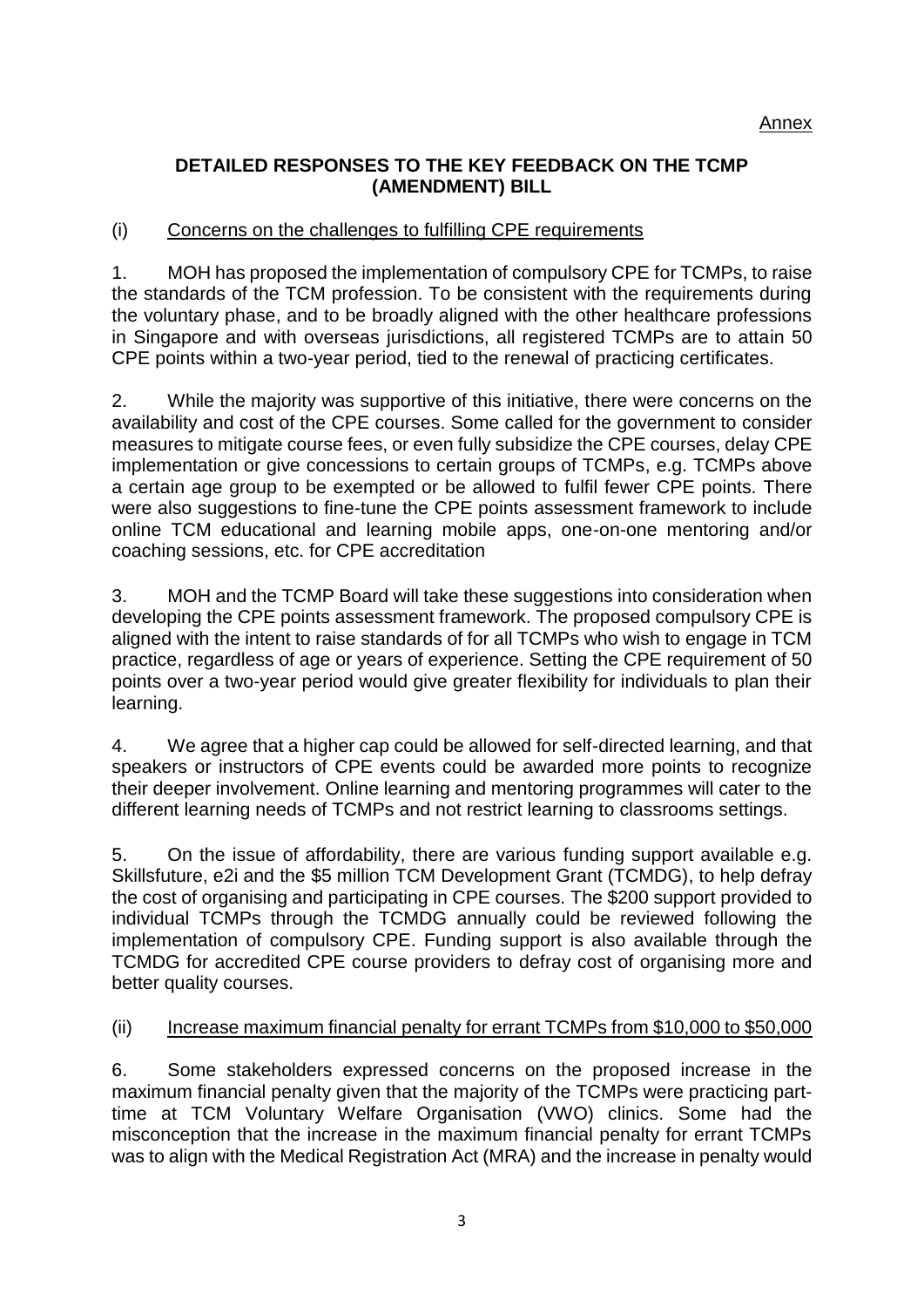be disproportionate to the lower salaries of the TCMPs when compared to that of doctors.

7. Others pointed out the increased penalties instilled fear and encouraged TCMPs to practice "defensive medicine", hampering professional development. There were suggestions that recognition should be given to TCMPs, such as the recognition of MCs issued by TCMPs, and the provision of subsidies for TCM treatment under CHAS and the PG Package, in tandem with the increasing penalties.

8. MOH would like to reiterate that the objective of raising the maximum penalty is to provide sufficient deterrence and punishment for misconduct so as to protect the safety and interests of the public. The increase also brought about better alignment with the other healthcare professional Acts and to provide greater assurance and confidence to the public that errant TCMPs will be dealt with appropriately vis-à-vis other healthcare practitioners.

9. Penalties imposed on errant healthcare practitioners are not related to their earning potential nor correlated to grants and subvention provided. The maximum penalty for errant medical practitioners under the Medical Registration Act is \$100,000 commensurate with the greater risk of potential harm to patients compared to other healthcare professionals.

## (iii) Greater representation from the TCM profession on the TCMP Board

10. It was highlighted by stakeholders that majority of the current nine TCMP Board members were non-registered TCMPs. As non-TCMPs lack knowledge in TCM to adequately represent the community in the TCMP Board, there were suggestions that TCMP Board should comprise a majority of highly respected senior TCMPs with at least 10 years' experience, including the Board Chairman and Registrar.

11. Taking the feedback into consideration, MOH intends to increase the maximum number of TCMP Board members from the current 9 to 11 for greater flexibility and proper functioning of the TCMP Board, as part of the TCMPA amendment exercise.

## (iv) Illegal practice of TCM

12. While supportive of the proposed increase in the maximum financial penalty for errant TCMPs, some suggested that the maximum penalties for unlawful engagement in TCM practice by unregistered persons should also be increased. A few also proposed the registration of other TCM allied healthcare personnel like Chinese Materia Medica Dispensers (CMMDs), or herbal dispensers working in Chinese medicinal halls, and *tuina* practitioners. There were concerns that people seeking TCM as an alternative treatment could be misled by non-practitioners to inappropriately selfmedicate and aggravate their conditions.

13. MOH agrees that it is appropriate for penalties imposed on persons who are not registered to practice TCM to be higher than that imposed on registered practitioners. The punishment for illegal practice of TCM by unregistered persons includes possible imprisonment for a term not exceeding 6 months and 12 months for first time and subsequent offenders respectively.